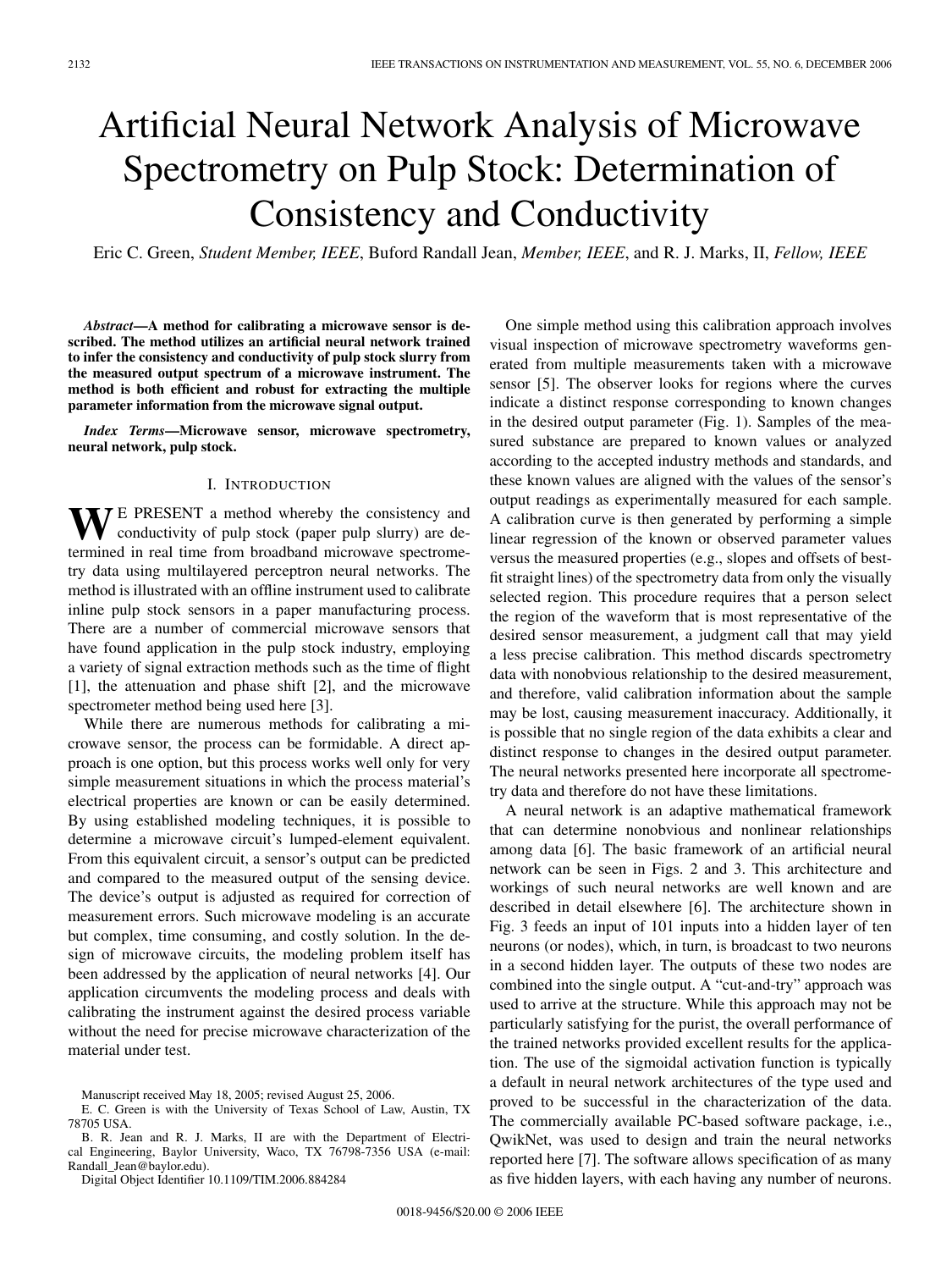

Fig. 1. Visually selected region of 184 microwave spectrometry waveforms used to calibrate an instrument. (Color version available online at http:// ieeexplore.ieee.org).



Fig. 2. Artificial neural network setup.



Fig. 3. Typical node. The nonlinear activation function is  $y_i = f(u_i)$ .

The activation function can also be selected from several alternatives including sigmoid (logistic), tanh, Gaussian, and linear.

Neural networks are being used increasingly in the field of microwave engineering. Researchers at the National Institute of Standards and Technology have used a neural network to obtain a full open-short-load-through calibration for a vector network analyzer based on only a few sampled frequency points [8]. One group utilized neural networks in measuring the dielectric constant of a composite dielectric liquid at a specific frequency

based on capacitive measurement of the sample [9]. Neural networks have also been implemented to quickly perform difficult inversions of Maxwell's equations so that complex dielectric characterization of a material can be obtained in real time [10], [11].

The type of sensor used in our application has been found to significantly benefit from neural network processing of the raw output data.

### II. MATERIALS AND METHODS

Data used to illustrate neural network microwave sensor calibration are from prepared samples of pulp stock typical of that used in paper production. The medium in which the pulp stock is suspended can be water or a filtrate; thus, samples of both were used. Sample preparation involved weighing strips of dried pulp having known antecedent moisture content, adding the strips to a known weight of water or solute, and blending the mixture to separate the pulp fibers and distribute them uniformly within the liquid. The samples were subsequently agitated by a small stirring propeller inside the sample chamber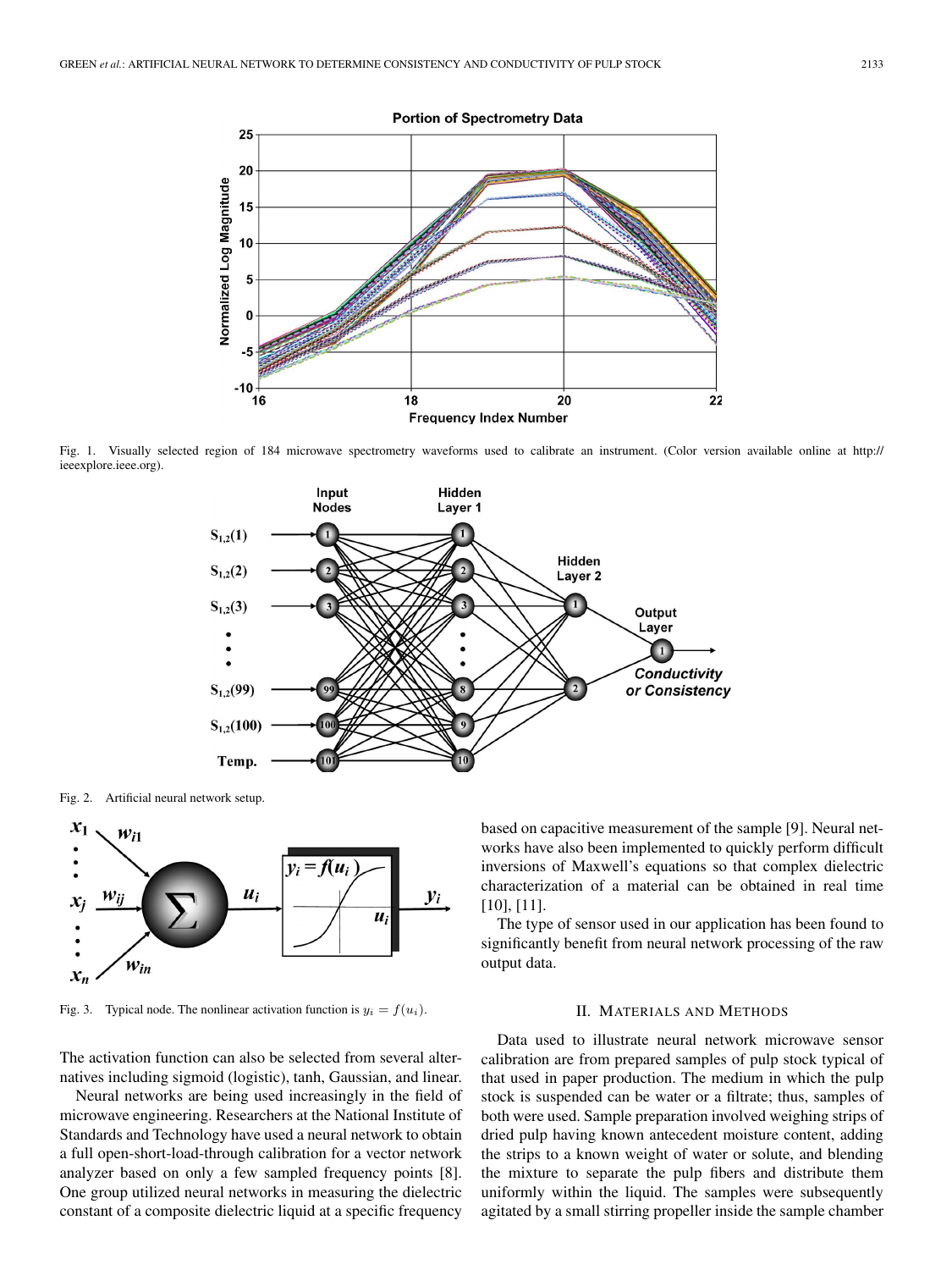

Fig. 4. Microwave spectrometry data for consistency of 0.648% and conductivity of 200 *µ*S/cm.

immediately prior to the signal collection operation to help offset any settling effects that may have occurred. The samples were also pressurized to about 2 kg/cm to force any air bubbles in the pulp samples into suspension. Multiple readings were averaged in both time and spectral domains to reduce errors due to any nonhomogeneous distribution of the pulp or due to electronic noise.

The sample chamber was essentially a section of circular waveguide approximately 7.62 cm in diameter  $\times$  30.38 cm in length. The microwave signal was communicated to the pulp sample by means of coupling loop antennas arranged on one side of the waveguide, mounted in ceramic dielectric seals, and spaced about 10 cm apart. The data consist of samples of the log magnitude transmission spectrum from the microwave sensor at 100 equally spaced frequencies from dc to about 1.2 GHz. The temperature of each sample was also recorded. The pulp stock samples were carefully prepared in the laboratory to assure precise control of their conductivity and consistency and to span the range of conditions that the sensor will encounter for an offline calibration application. Consistency values ranged from 0% to 1.5%. Consistency is defined as the weight of the dry fiber divided by the total weight of the fiber and solute, expressed as a percentage. The conductivity values covered the span from about 0 to 2000 *µ*S/cm. A representative example of the spectrometry data for a consistency of 0.648% and a conductivity of 200  $\mu$ S/cm at 21.4 °C can be seen in Fig. 4.

After normalizing the data discussed above, two neural networks are trained with temperature and spectrometry data inputs and conductivity and consistency outputs. The networks are identical in structure, consisting of 101 input nodes, two hidden layers of ten and two nodes, respectively, and one output node (Fig. 2). The activation function of the hidden layers is logistic, and the activation function of the output layer is linear. The conductivity and consistency networks were trained using the online backpropagation algorithm [6]. Two independent networks were used rather than a single network having two outputs, simply to make observing the dynamics of the training process for each output easier.

## III. RESULTS AND DISCUSSION

The results of the neural network processing of the data are shown in Figs. 5 and 6. Both of the networks show excellent performance. The performance on conductivity was



Fig. 5. Graph of the output of the conductivity neural network versus the target data.



Fig. 6. Graph of the output of the consistency neural network versus the target data.

anticipated since earlier work with these data yielded excellent results with a simple line-fit calibration procedure detailed in [5]. The performance on consistency, however, represented a substantial improvement over the earlier calibration method. Without the benefit of the neural network, the earlier calibration routine required knowing (measuring) conductivity first and then selecting conductivity-specific calibration coefficients for producing the consistency output. This two-step process gave good performance but was labor intensive in its development; in addition, the segmented calibration profile left open the possibility of large errors for intermediate values of conductivity, i.e., for values between the actual calibration points. The neural network calibration of consistency considered all the conductivity values at one time while still producing superior measurement results.

Analysis on the output of test data conductivity neural network showed a correlation coefficient of 0.9983 and a standard error of 25.10 *µ*S/cm over the conductivity span of 1800 *µ*S/cm or 1.25% full-scale error (Fig. 5). Test data are representative data that are submitted to a trained neural network to determine the response to data the network has not seen before. This process, called cross validation, is a standard testing of the accuracy of a trained neural network's performance [6]. Similarly,